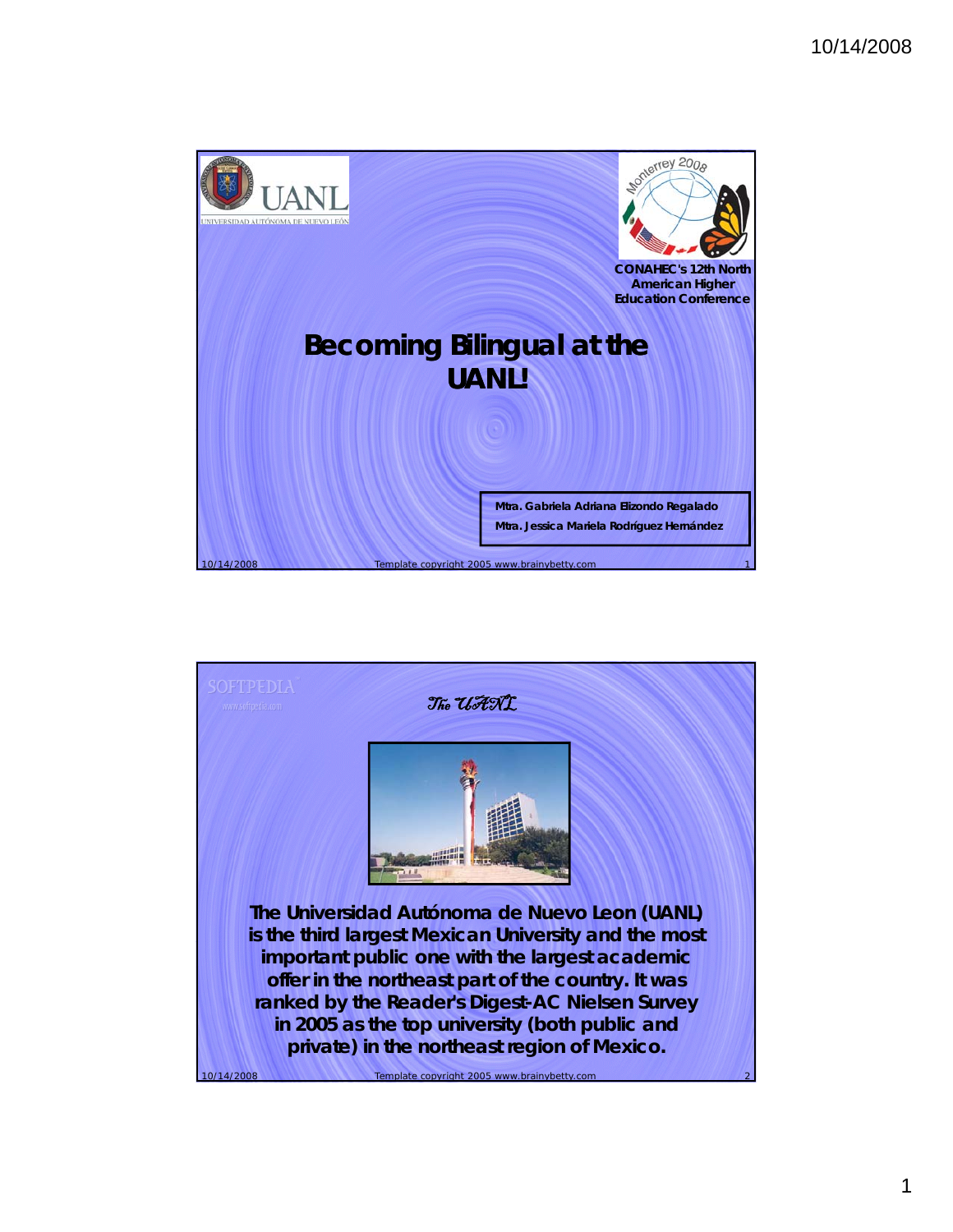## 10/14/2008



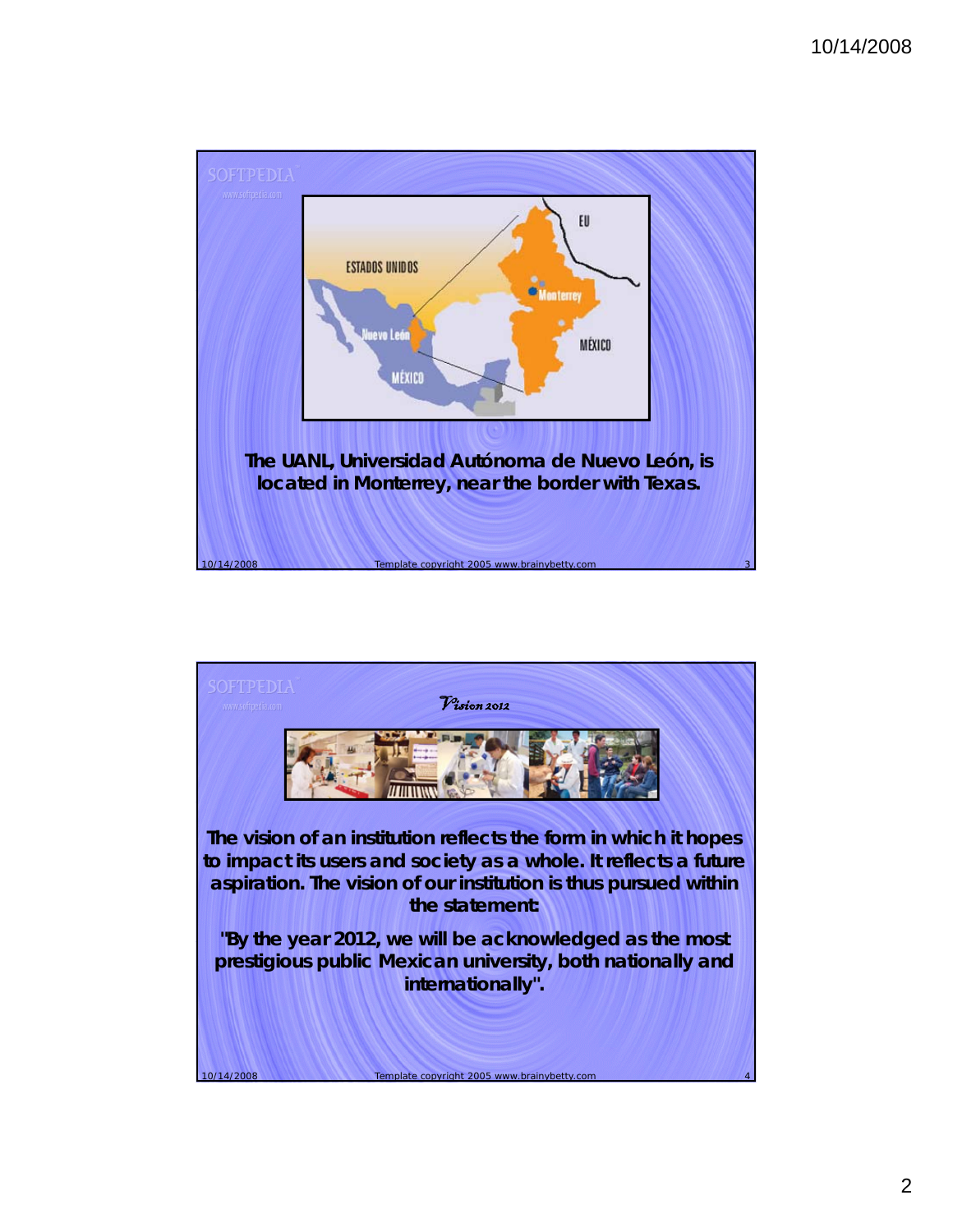

**Nowadays, Bilingual Education has become essential since it offers more opportunities to students in their professions and in their understanding of other cultures and languages in the changing and growing word we**  live in.

**The Universidad Autónoma de Nuevo León started to implement bilingual programs in High School more than seven years ago. Only a few groups were**  available to take content lessons in English, and these **groups were just for the students with an acceptable level of English.** 

Template copyright 2005 www.brainybetty.com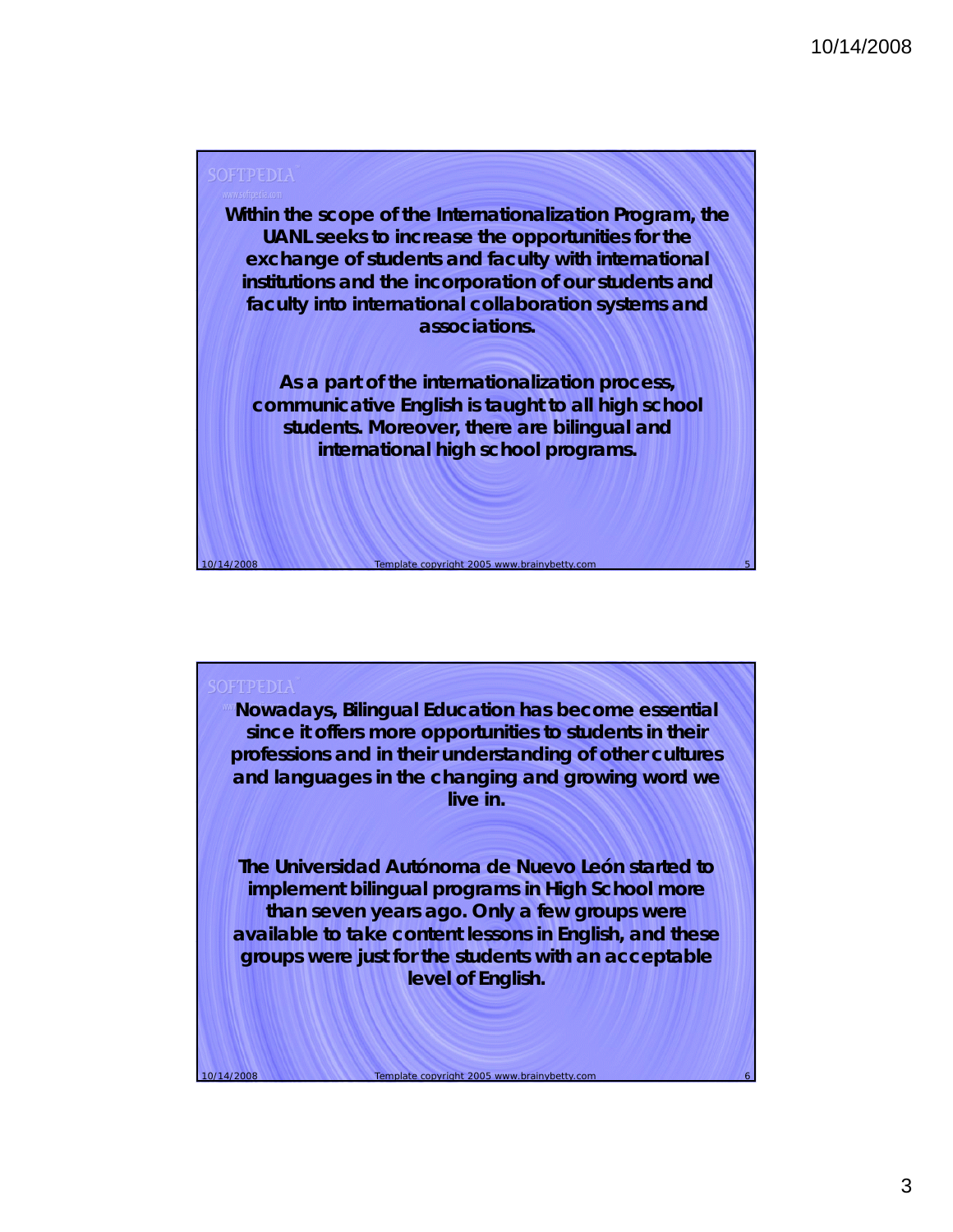

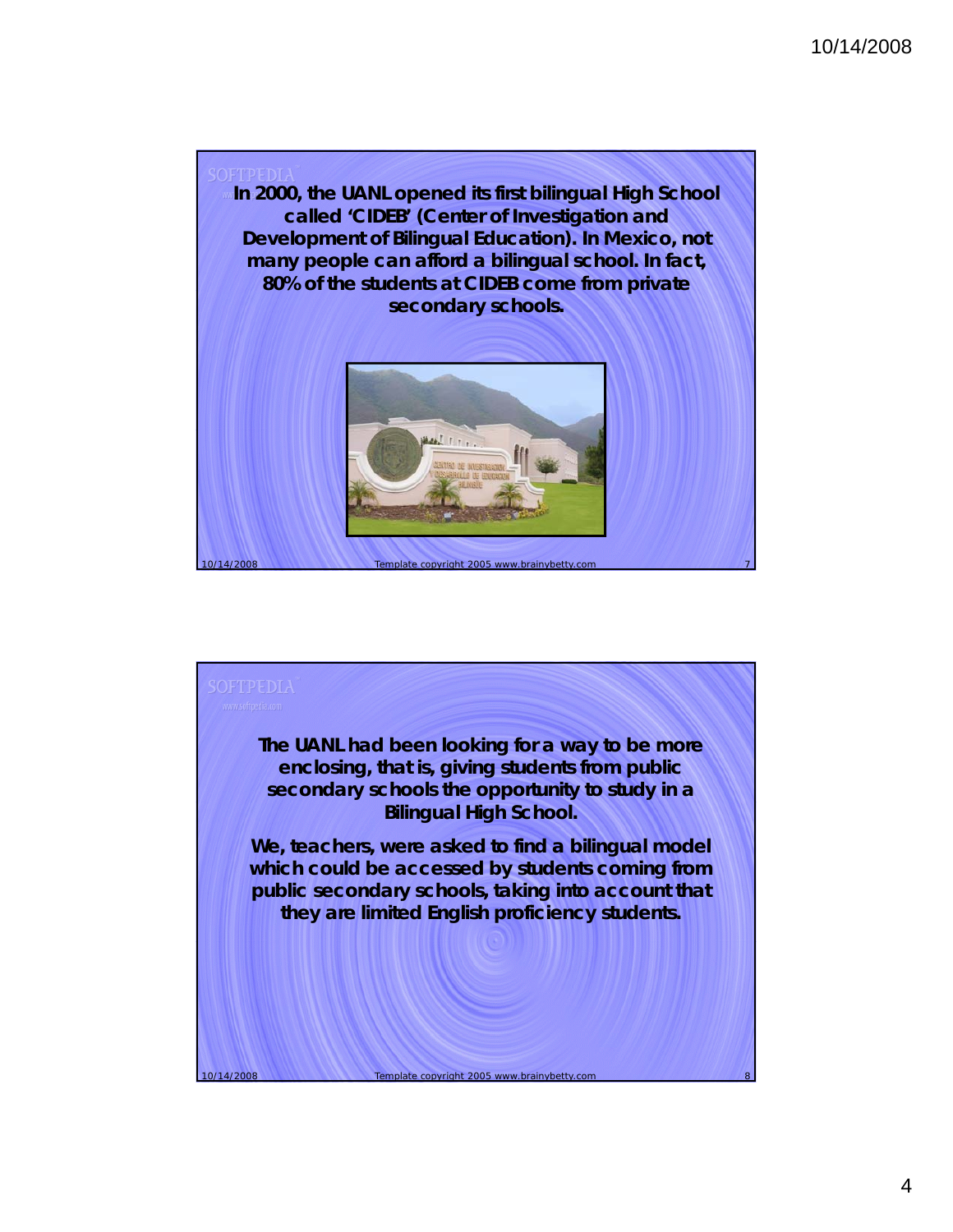



5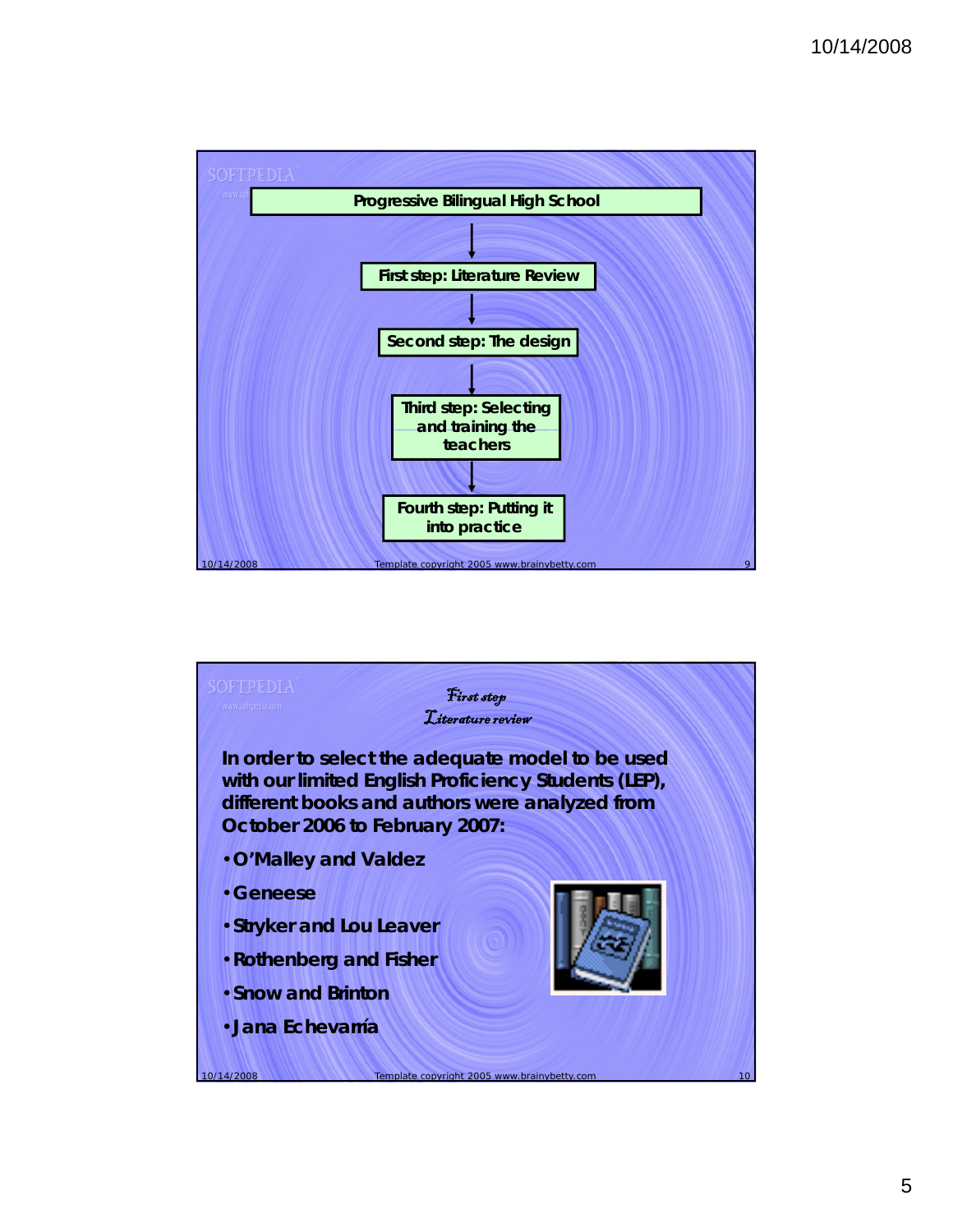

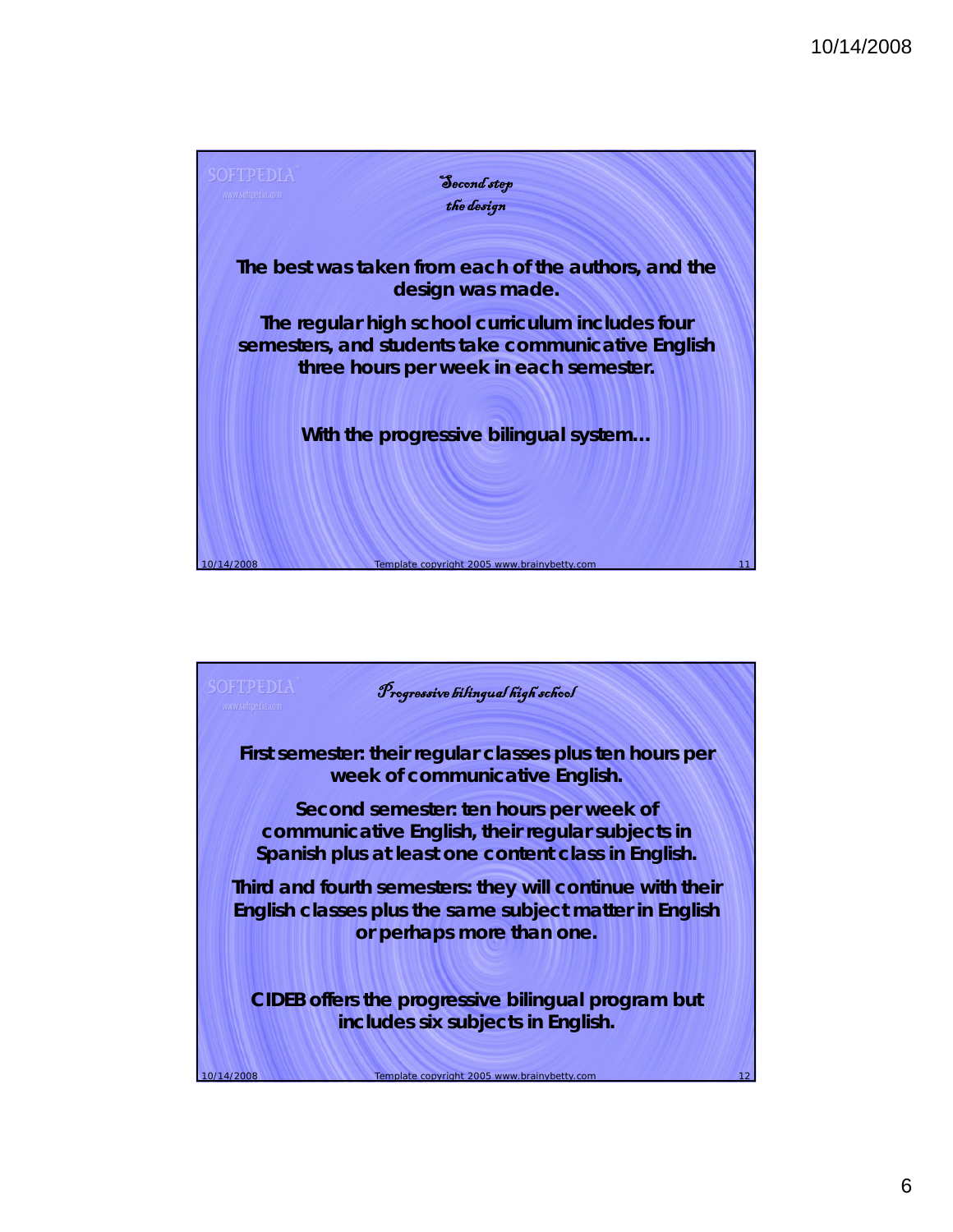

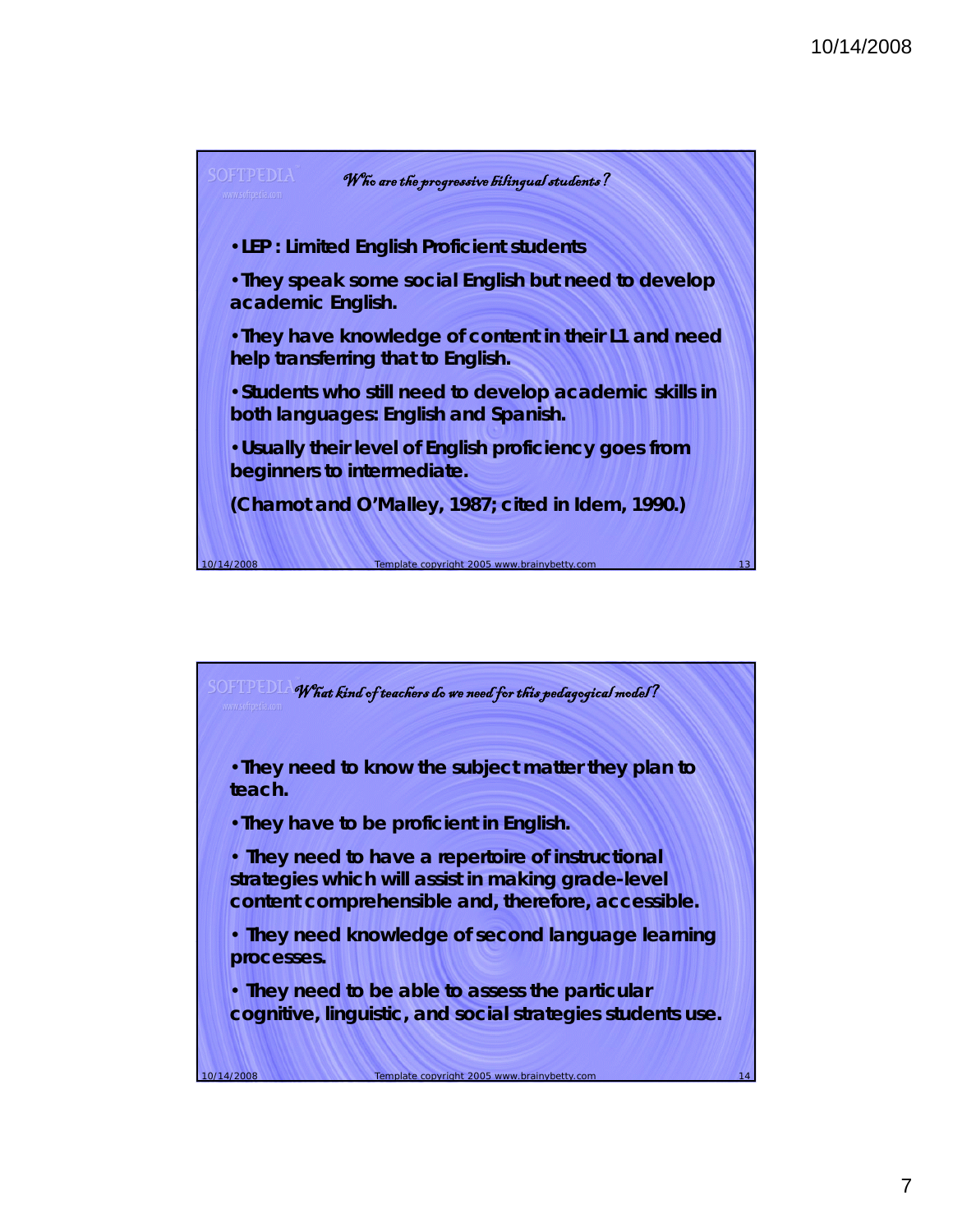

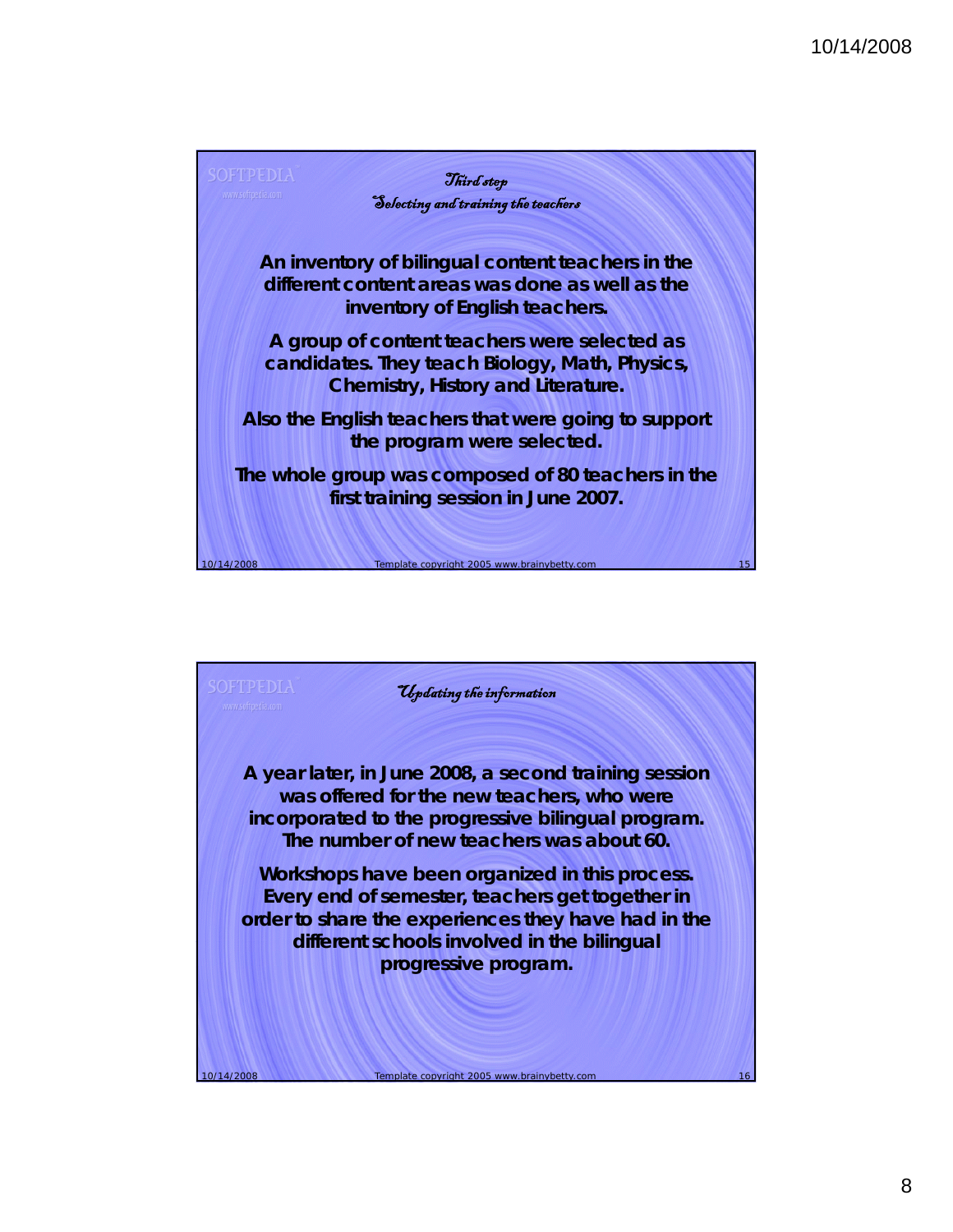

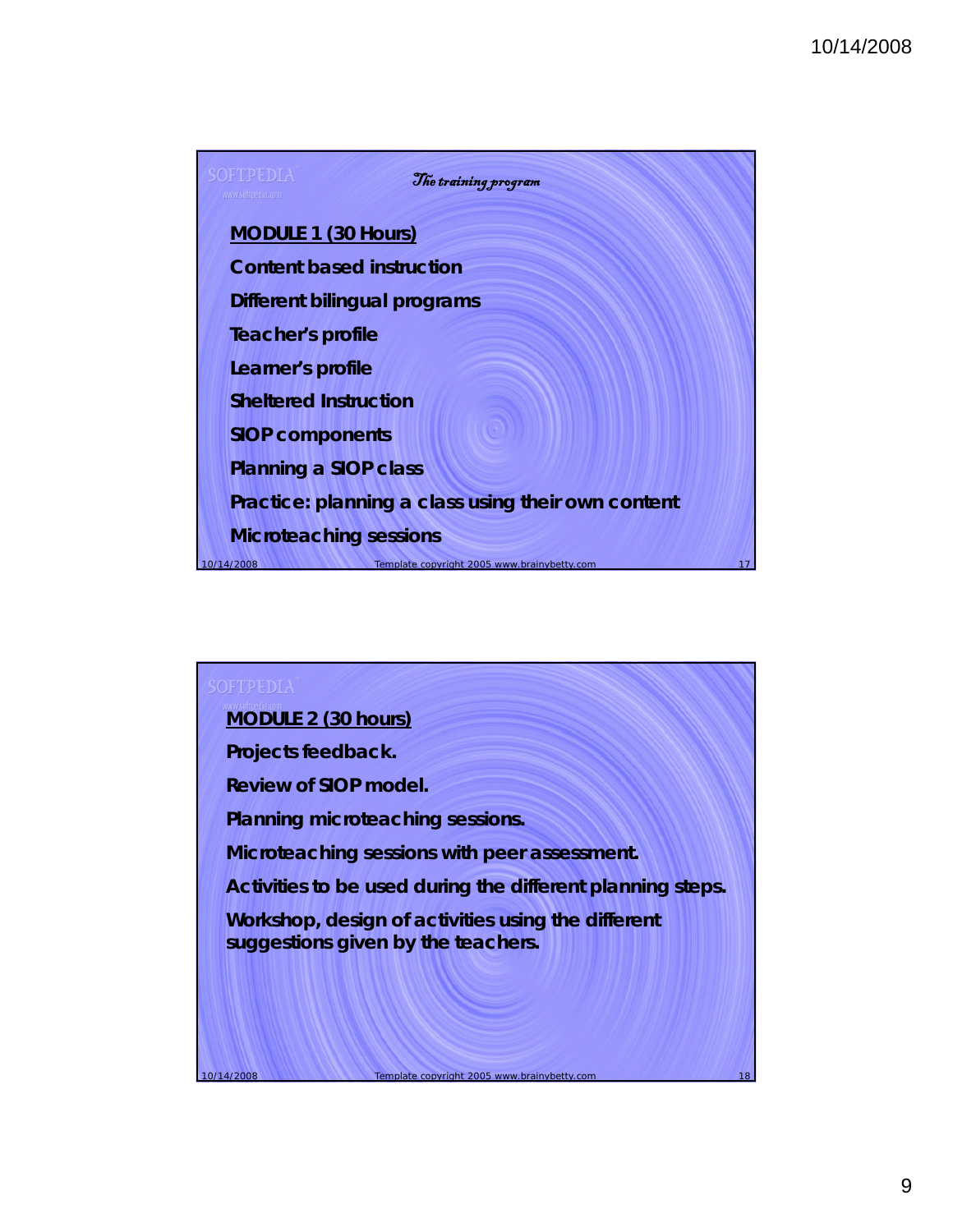

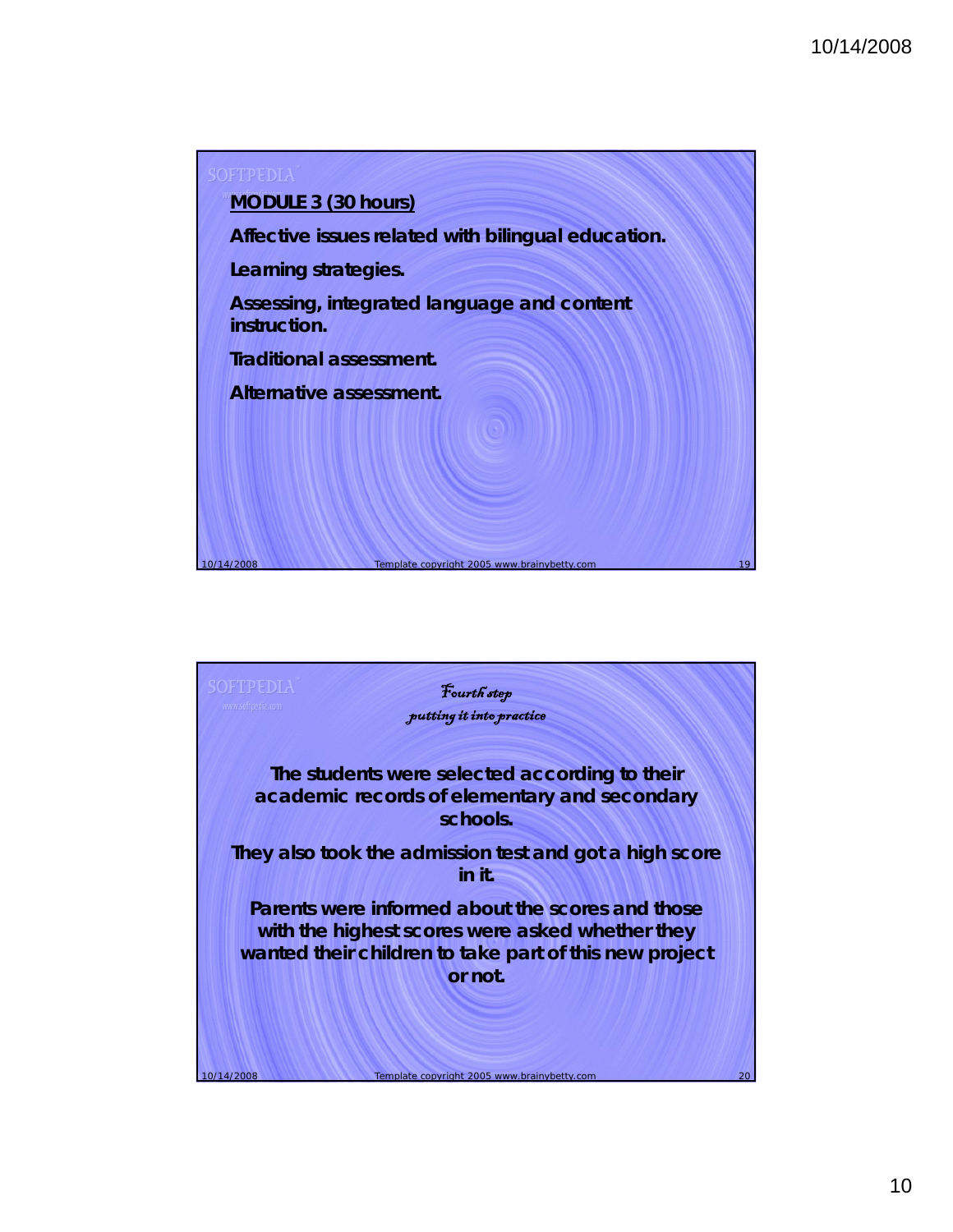| www.softpedia.com<br>year  |                                        |                                |  |  |
|----------------------------|----------------------------------------|--------------------------------|--|--|
| <b>1er.</b> Semestre       | <b>Progressive</b><br><b>Bilingual</b> | N° 12 Cadereyta                |  |  |
| $N^{\circ}$ 1 Apodaca      | 115                                    | N° 17 Cienega de Flores        |  |  |
| $N^{\circ}$ 2              | 75                                     | $N^{\circ}$ 18 Hidalgo         |  |  |
| $N^{\circ}$ 3              | 45                                     | $N^{\circ}$ 19                 |  |  |
| $N^{\circ}$ 4 Linares      | 31                                     | N° 20 Villa de Santiago        |  |  |
| $N^{\circ}$ 5 Sabinas      | 41                                     | $N^{\circ}$ 21 China           |  |  |
| $N^{\circ}$ 6 Montemorelos | 36                                     | No. 22                         |  |  |
| $N^{\circ}$ 7              | 121                                    | $N^{\circ} 23$                 |  |  |
| $N^{\circ} 8$              | 86                                     | $N^{\circ}$ 24 Anahuac         |  |  |
| $N^{\circ}$ 9              | 37                                     | No. 25                         |  |  |
| $N^{\circ} 10$             |                                        | <b>E.I. Y P.T. PABLO LIVAS</b> |  |  |
| N° 11 Cerralvo             |                                        | E.I. Y P.T. ALVARO             |  |  |
| $N^{\circ}$ 13 Allende     | 40                                     | <b>OBREGON</b>                 |  |  |
| $N^{\circ}$ 14 Teran       | 33                                     | <b>TECNICA MEDICA</b>          |  |  |
| $N^{\circ}$ 15 Florida     |                                        | C.L.D.E.B.                     |  |  |

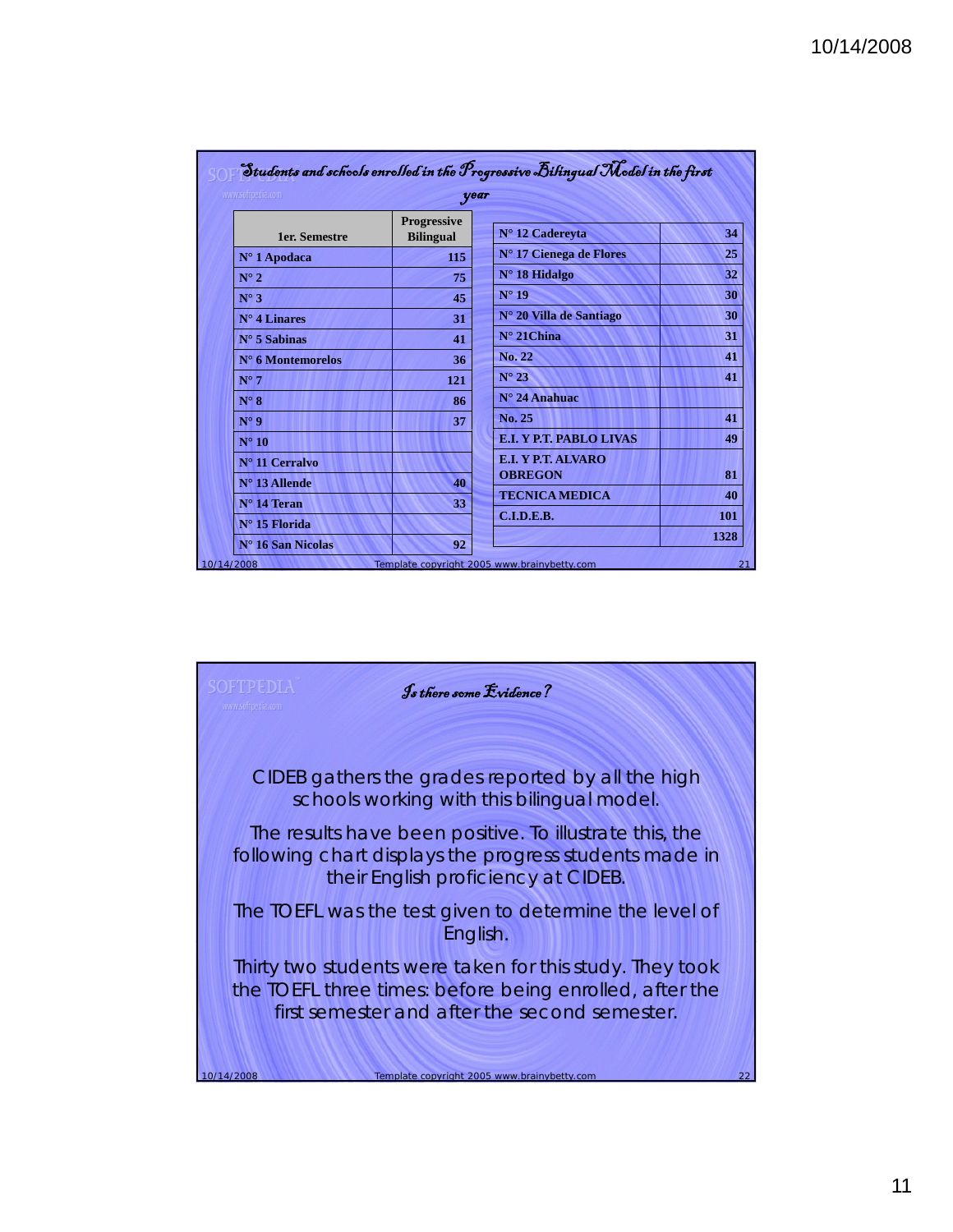| www.softpedia.com                    | <b>TOEFL</b>            |          |          |
|--------------------------------------|-------------------------|----------|----------|
|                                      | jun-07                  | $dic-07$ | $jun-08$ |
|                                      | <b>Diagnostic TOEFL</b> |          |          |
| ARROYO BUENROSTRO SERGIO             | 380                     | 346      | 450      |
| CARDENAS GALINDO JOYCE HELENA        | 400                     | 353      |          |
| CERDA VILLARREAL PERLA CAROLINA      | 363                     | 340      | 456      |
| DE LA CERDA ENRIQUEZ CARLOS A.       | 377                     | 346      |          |
| DE LA ROSA ABAD JUAN ANDRES          | 353                     | 313      | 413      |
| DE LOS SANTOS CONTRERAS MARIO E.     | 393                     | 340      | 506      |
| DIAZ CUI FBRO BERNARDO ANTONIO       | 340                     | 353      | 456      |
| <b>FSPINOZA SERRATO MARIA REBECA</b> | 377                     | 320      | 433      |
| <b>FLORES HURTADO MOISÉS MARCELO</b> | 360                     | 323      | 453      |
| <b>GARCIA SII VA IVONNE ARACELL</b>  | 363                     | 360      | 446      |
| <b>GARZA RANGFI ARANTXA</b>          | 403                     | 403      | 523      |
| <b>GONZALEZ AVILA ALMA VERÓNICA</b>  | 383                     | 323      | 470      |
| <b>GONZALEZ GARZA VALERIA JUDITH</b> | 340                     | 326      | 413      |
| GURROLA GUERRA LAURA PATRICIA        | 373                     | 330      | 460      |

| HERNÁNDEZ HERNANDEZ EULALIO JOSE                                                   | 377 | 323 | 440 |
|------------------------------------------------------------------------------------|-----|-----|-----|
| <b>IBARRA RAMÍREZ JANELLY GUADALUPE</b>                                            | 397 | 403 | 560 |
| <b>IFAI RUIZ LUZ GABRIFI A</b>                                                     | 377 | 390 | 466 |
| LIÑAN RODRÍGUEZ ALEJANDRO                                                          | 347 | 310 | 383 |
| <b>I OFRA GARCIA DANIFI</b>                                                        | 393 | 360 | 486 |
| <b>MENDOZA ELORES VENECIA</b>                                                      | 383 | 360 | 483 |
| <b>MORALES MARISCAL CLAUDIA SOFIA</b>                                              | 370 | 343 | 410 |
| MORALES SALINAS JOSHUA EDUARDO                                                     | 400 | 293 | 440 |
| MORENO CRUZ DUI CE NOEMÍ                                                           | 397 | 350 | 493 |
| <b>MORENO LOPEZ JOSE EUSEBIO</b>                                                   | 390 | 346 | 470 |
| MORENO 7AVAI A VALERIA ABIGAIL                                                     | 357 | 313 | 433 |
| MUÑOZ LOPEZ GILBERTO                                                               | 383 | 310 | 433 |
| NAVARRO MOYFDA ANA VERENICE                                                        | 390 | 300 | 416 |
| <b>PACHECO GOMEZ FUNICE RUBL</b>                                                   | 340 | 340 | 490 |
| RAMÍREZ ESMERAI DA CRISTINA GPE.                                                   | 373 | 356 | 480 |
| ROJAS RODRÍGUEZ JAHZEFI ISRAEL                                                     | 393 | 336 | 430 |
| <b>TÉLLEZ CASTILLO MARIELA</b>                                                     | 383 | 356 | 456 |
| VAZOUEZ SÁNCHEZ SANDRA I ETICIA                                                    | 347 | 333 | 380 |
| The blanks correspond to two students who<br>changed to the international program. |     |     |     |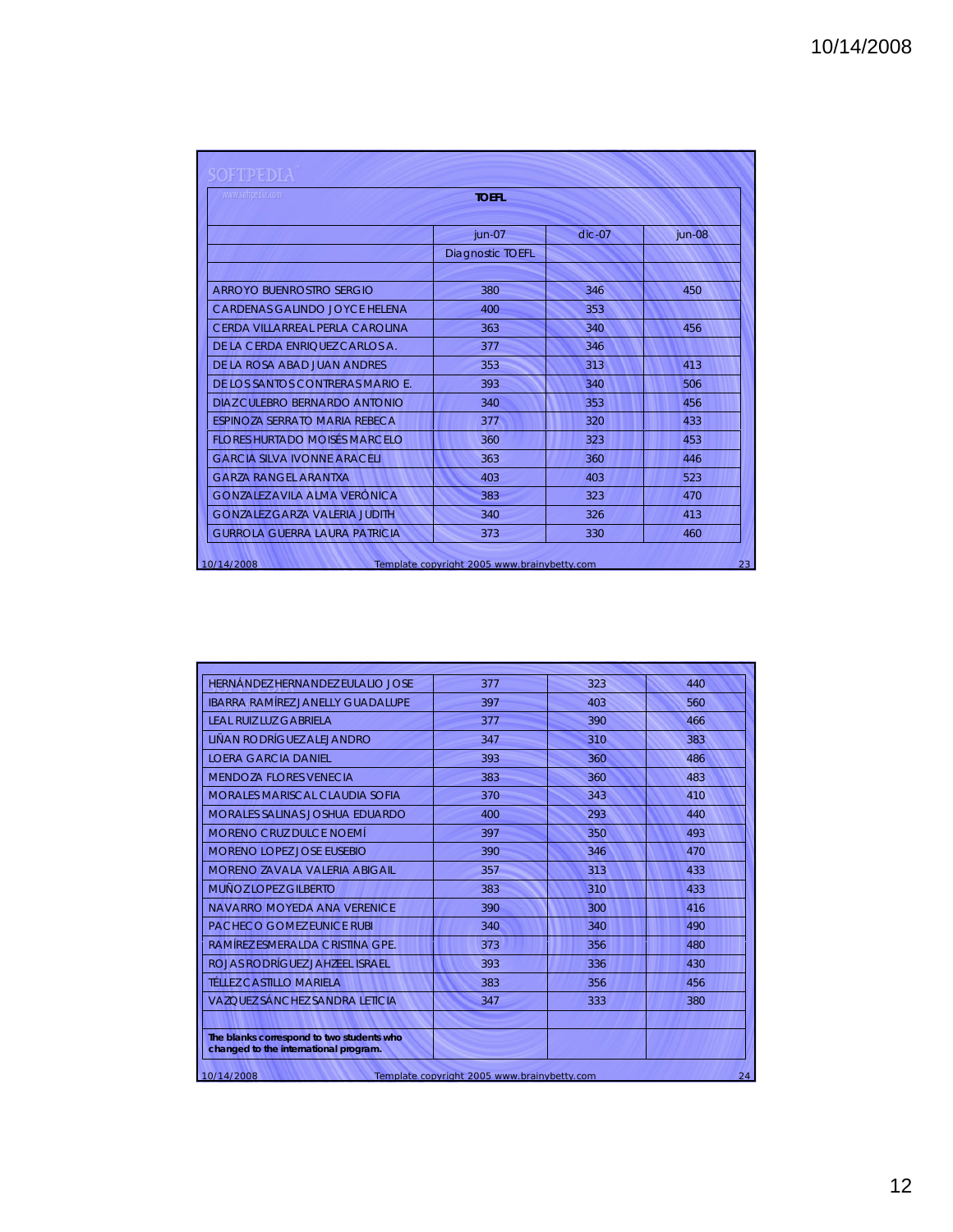